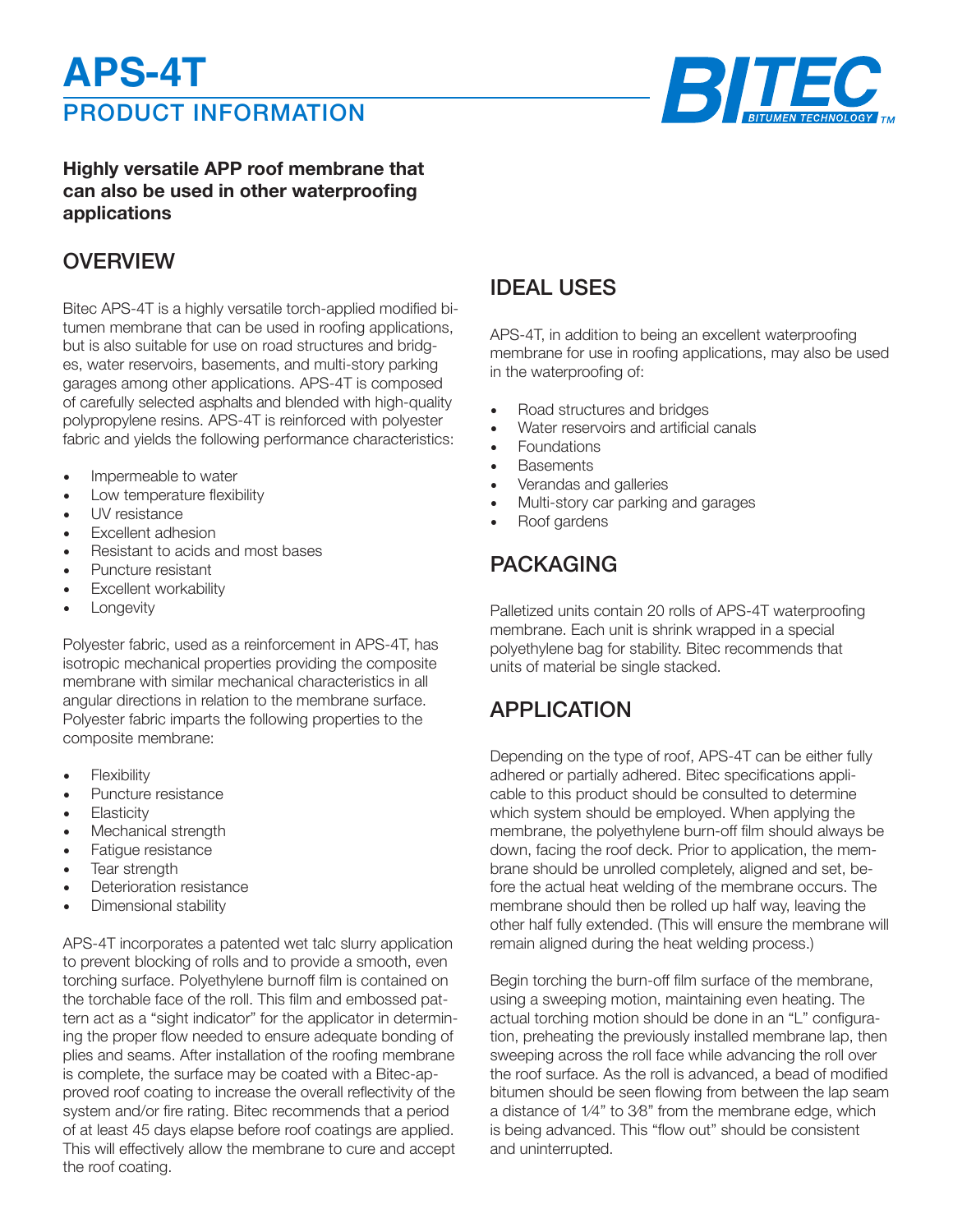# PRODUCT INFORMATION **APS-4T**



Seams that are not fully bonded can be repaired by inserting a hot trowel between the affected seam and lightly torching. Upon removal of the hot trowel, pressure should be applied to the top ply, forcing the modified bitumen to flow out the desired distance. All side and end laps should be a minimum of 3" and 6" respectively.

Bitec APP membranes may not be installed in hot roofing asphalt, cold process adhesives or by mechanical attachment. Bitec APP membranes are not recommended for use over coal tar or pitch roofs unless the existing deck is separated from the Bitec membrane by a minimum 1/2" thick, mechanically attached recover board. Bitec does not recommend the use of plastic roofer's cement with any of its membranes. As with any roofing project, good roofing practices should always be followed. Consult the Bitec specification and details book for information governing certain systems.

# TOOLS REQUIRED

Tools required to apply Bitec APS-4T waterproofing membrane include: a propane torch having a UL-certified regulator, propane bottle, spatula or round nose roofer's trowel, a roofer's knife, pair of work gloves, flat-soled shoes and an ABC dry chemical fire extinguisher.

Before using this product, be sure that all information concerning the installation of this product and safety guidelines pertaining thereto have been read and fully understood. The application of modified membranes requires the use of explosive gas and molten asphalts, which if mishandled can and will cause personal injury and/or property damage.

# **SAFETY**

#### **Contractor**

It is the contractor's responsibility to observe all fire prevention policies and practices, to train, instruct and warn employees on the use of torching equipment. Follow OSHA and NRCA provisions for fire protection, including but not limited to those listed in OSHA 1910.151, 155, 156, 157, and 1910.1101, which apply to torch application. The contractor should be familiar with NFPA 58 "Standard for the Storage and Handling of Liquefied Petroleum Gas" and any other appropriate publications of the National LP Gas Association.

#### **Fire Department Regulations**

The contractor should be familiar with all local fire codes in his area. The contractor is responsible for obtaining all necessary permits or certificates before any work is started.

#### **Personnel**

Proper clothing should be worn at all times while installing any modified membrane. Long sleeve shirt, long pants, leather or durable flat-soled shoes and work gloves. Workmen, other than the torch operator, should be no closer than 3' from open flame.

**NOTE:** The roofing contractor and his employees are the key to success regarding safety. Safety should always be first!